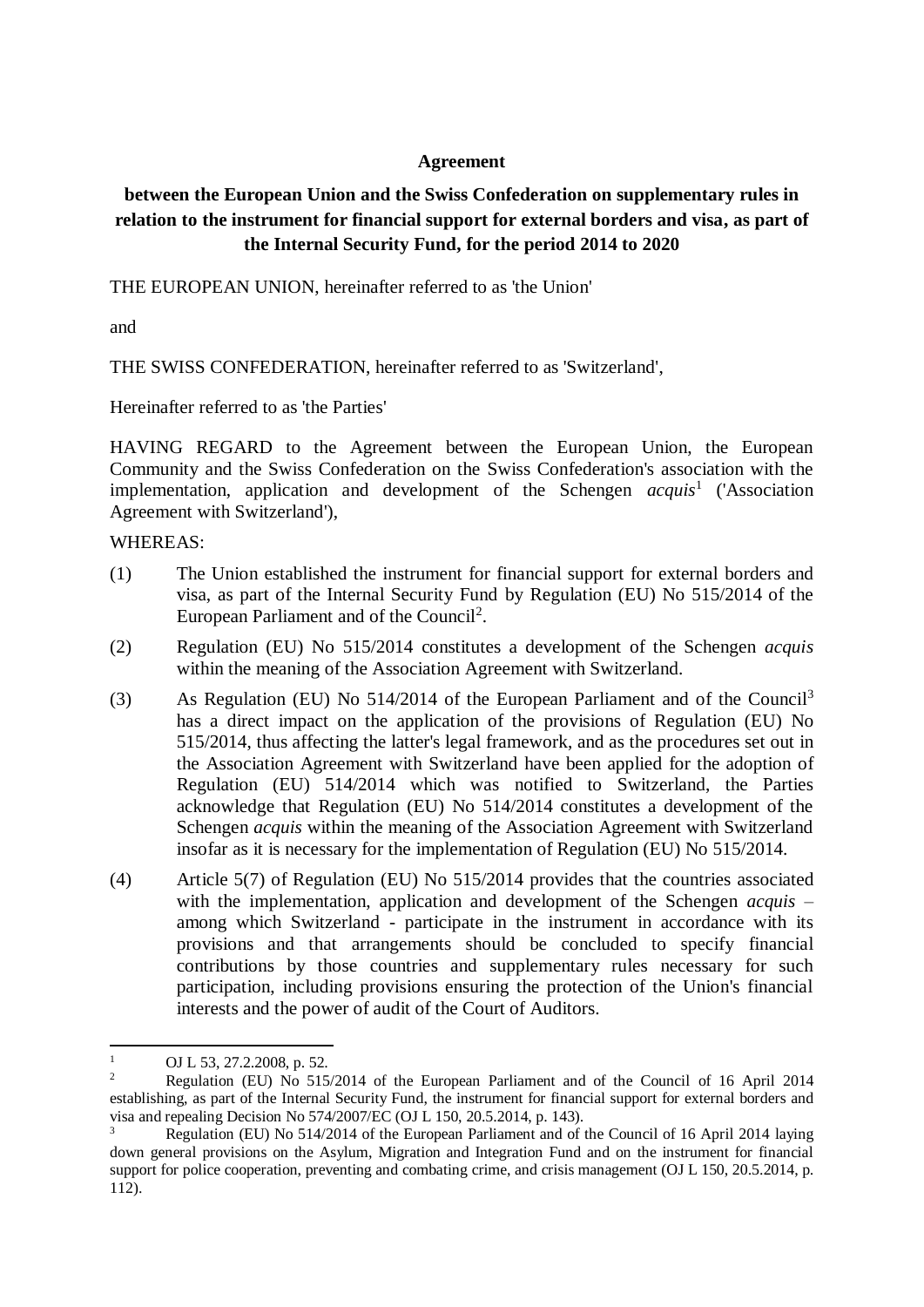- (5) The instrument for financial support for external borders and visa, as part of he Internal Security Fund ('the ISF-Borders and Visa') constitutes a specific instrument in the context of the Schengen *acquis* designed to provide for burden sharing and financial support in the field of external borders and visa policy in Member States and associated States.
- (6) Article 60 of Regulation (EU, Euratom) No 966/2012 of the European Parliament and of the Council<sup>4</sup> provides for rules on indirect management that are applicable where third countries, including associated States, are entrusted with budget implementation tasks.
- (7) Article 17(4) of Regulation (EU) No 514/2014 provides for the eligibility of expenditure incurred in 2014 by a Responsible Authority not yet formally designated, thereby ensuring a smooth transition between the External Borders Fund and the Internal Security Fund. Similarly it is important that the same concern be reflected in this Agreement. Given that this Agreement did not come into force before the end of 2014, it is essential to ensure the eligibility of expenditure incurred before and until the formal designation of the Responsible Authority, provided that the management and control systems applied before are essentially the same as the ones in force after the formal designation of the Responsible Authority.
- (8 ) To facilitate the calculation and use of the annual contributions due by Switzerland to the ISF-Borders and Visa, its contributions for the period 2014-2020 will be paid in five annual instalments from 2016 to 2020. From 2016 to 2018, the annual contributions are set in fixed amounts while the contribution due for the years 2019 and 2020 will be determined in 2019 on the basis of the gross domestic product of all States participating in the ISF-Borders and Visa taking into account the payments effectively made,

# HAVE AGREED AS FOLLOWS:

**.** 

#### *Article 1*

# *Scope*

This Agreement sets out the supplementary rules necessary for the participation of Switzerland in the ISF- Borders and Visa in accordance with Regulation (EU) No 515/2014.

#### *Article 2*

#### *Financial management and control*

1. Switzerland shall take the necessary measures to ensure compliance with the provisions relevant for the financial management and control which are laid down in the Treaty on the Functioning of the European Union ('TFEU') and in Union law based on the TFEU.

<sup>4</sup> Regulation (EU, Euratom) No 966/2012 of the European Parliament and of the Council of 25 October 2012 on the financial rules applicable to the general budget of the Union and repealing Council Regulation (EC, Euratom) No 1605/2002 (OJ L 298, 26.10.2012, p. 1) as last amended by Regulation (EU, Euratom) No 547/2014 of 15 May 2014 (OJ L 163, 29.5.2014, p. 18).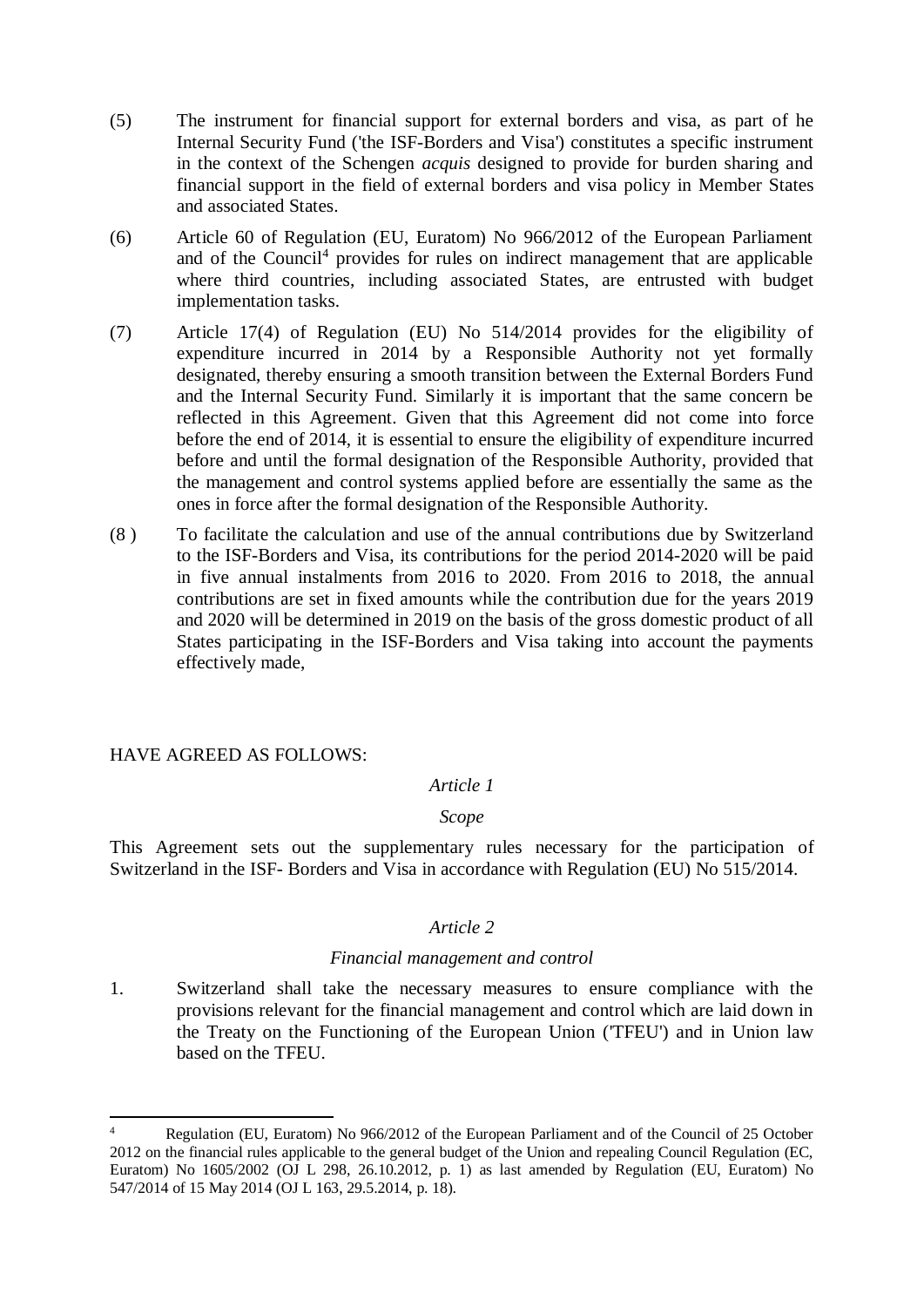The provisions of the TFEU and of the secondary law referred to in the first subparagraph are the following:

- (a) Article 287(1), (2) and (3) TFEU;
- (b) Articles 30, 32 and 57, Article 58(1) (c)(i), Article 60 and Articles 79(2) and 108(2) of Regulation (EU, Euratom) No 966/2012;
- (c) Articles 32, 38, 42, 84, 88, 142 and 144 of Commission Delegated Regulation (EU) No 1268/2012<sup>5</sup>;
- (d) Council Regulation (Euratom, EC) No 2185/96<sup>6</sup>;
- (e) Regulation (EU, Euratom) No 883/2013 of the European Parliament and of the Council<sup>7</sup>.

The Parties may decide to amend this list by mutual agreement.

2. Switzerland shall apply the provisions referred to in paragraph 1 in its territory in accordance with this Agreement.

#### *Article 3*

#### *Respect for the principle of sound financial management*

The funds allocated to Switzerland under the ISF-Borders and Visa shall be used in accordance with the principle of sound financial management.

#### *Article 4*

#### *Respect for the principle on conflict of interest*

All financial actors and any other person involved in budget implementation and management, including acts preparatory thereto, audit or control acting in the territory of Switzerland shall be prohibited from taking any action which may bring their own interests into conflict with those of the Union.

#### *Article 5*

#### *Enforcement*

Decisions taken by the Commission which impose a pecuniary obligation on persons other than States shall be enforceable in the territory of Switzerland.

Enforcement shall be governed by the rules of civil procedure in force in Switzerland. The order for its enforcement shall be appended to the decision, without other formality than

 $\leq$ <sup>5</sup> Commission Delegated Regulation (EU) No 1268/2012 on the rules of application of Regulation (EU, Euratom) No 966/2012 of the European Parliament and of the Council on the financial rules applicable to the general budget of the Union (OJ L 362, 31.12.2012, p. 1).

<sup>6</sup> Council Regulation (Euratom, EC) No 2185/96 concerning on-the-spot checks and inspections carried out by the Commission in order to protect the European Communities' financial interests against fraud and other irregularities (OJ L 292, 15.11.1996, p. 2).

<sup>7</sup> Regulation (EU, Euratom) No 883/2013 of the European Parliament and of the Council of 11 September 2013 concerning investigations conducted by the European Anti-Fraud Office (OLAF) and repealing Regulation (EC) No 1073/1999 of the European Parliament and of the Council and Council Regulation (Euratom) No 1074/1999 (OJ L 248, 18.9.2013, p. 1)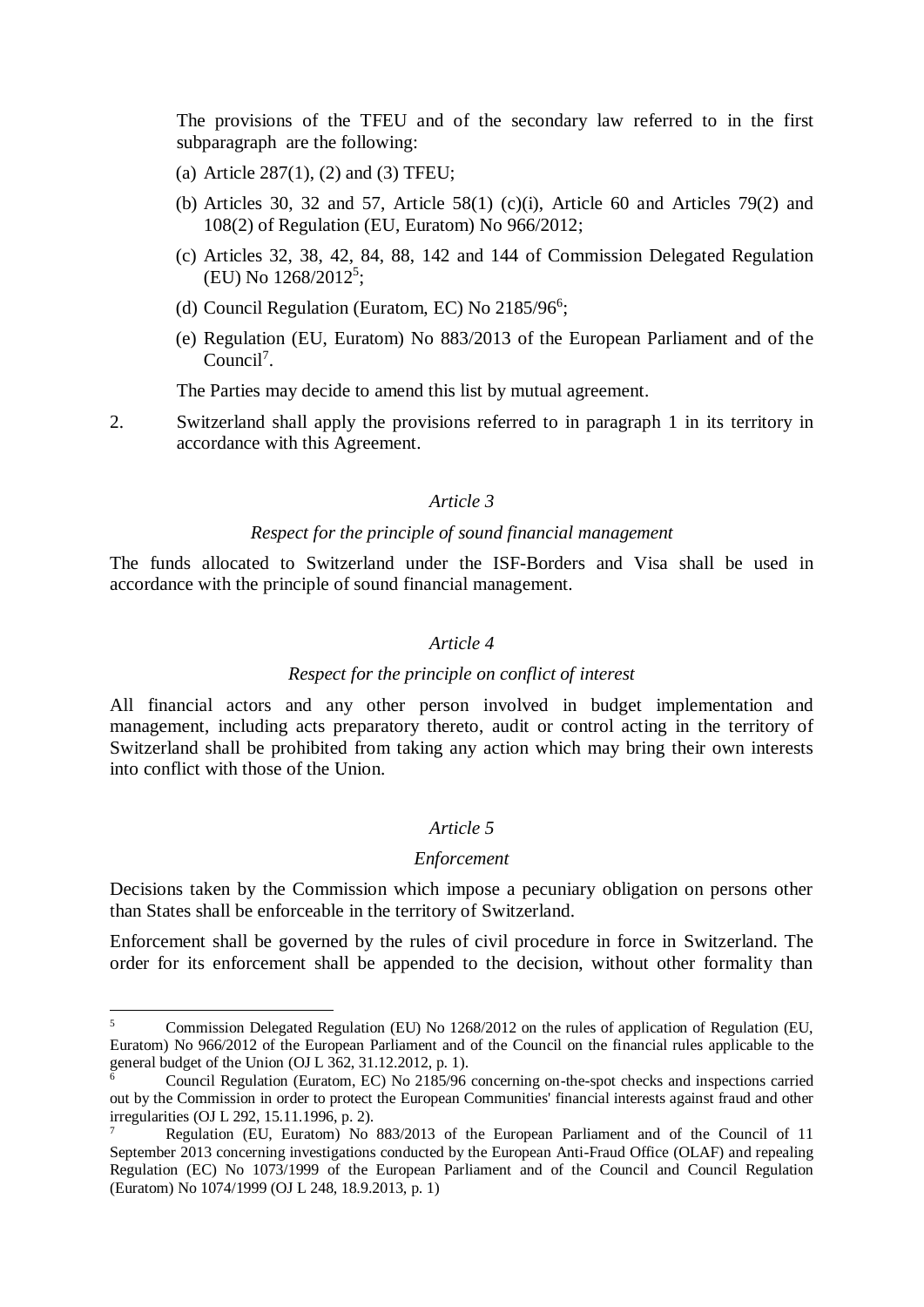verification of the authenticity of the decision, by the national authority which the government of Switzerland shall designate for this purpose and shall make known to the Commission.

When these formalities have been completed on application by the Commission, the Commission may proceed to enforcement in accordance with the national law, by bringing the matter directly before the competent authority.

Enforcement may be suspended only by a decision of the Court of Justice of the European Union. However, the courts of Switzerland shall have jurisdiction over complaints that enforcement is being carried out in an irregular manner.

# *Article 6*

# *Protection of the financial interests of the Union against fraud*

#### 1. Switzerland shall:

- (a) counter fraud and any other illegal activities affecting the financial interests of the Union through measures which shall act as a deterrent and be such as to afford effective protection in Switzerland;
- (b) take the same measures to counter fraud affecting the financial interests of the Union as they take to counter fraud affecting its own financial interests; and
- (c) coordinate its action aimed at protecting the financial interests of the Union with the Member States and the Commission.
- 2. Switzerland shall adopt equivalent measures to those adopted by the Union in accordance with Article 325(4) TFEU which are in force at the date of signature of this Agreement.

The Parties may decide by mutual agreement to adopt equivalent measures to any subsequent measures adopted by the Union in accordance with this Article.

# *Article 7*

#### *On-the spot checks and inspections by the Commission (OLAF)*

Without prejudice to its rights under Article 5(8) of Regulation (EU) No 514/2014, the Commission (the European Anti-Fraud Office OLAF) shall be authorised to carry out on-the spot checks and inspections in the territory of Switzerland as regards the ISF-Borders and Visa in accordance with the terms and conditions laid down in Regulation (Euratom, EC) No 2185/96.

The authorities of Switzerland shall facilitate on-the-spot checks and inspections which may, if those authorities so wish, be carried out jointly with them.

# *Article 8*

# *Court of Auditors*

In accordance with Article 287(3) TFEU and with Part One, Title X, chapter 1 of Regulation (EU, Euratom) No 966/2012, the Court of Auditors shall have the possibility to perform audits on the premises of any body which manages revenue or expenditure on behalf of the Union in the territory of Switzerland as regards the ISF-Borders and Visa including on the premises of any natural or legal person in receipt of payments from the budget.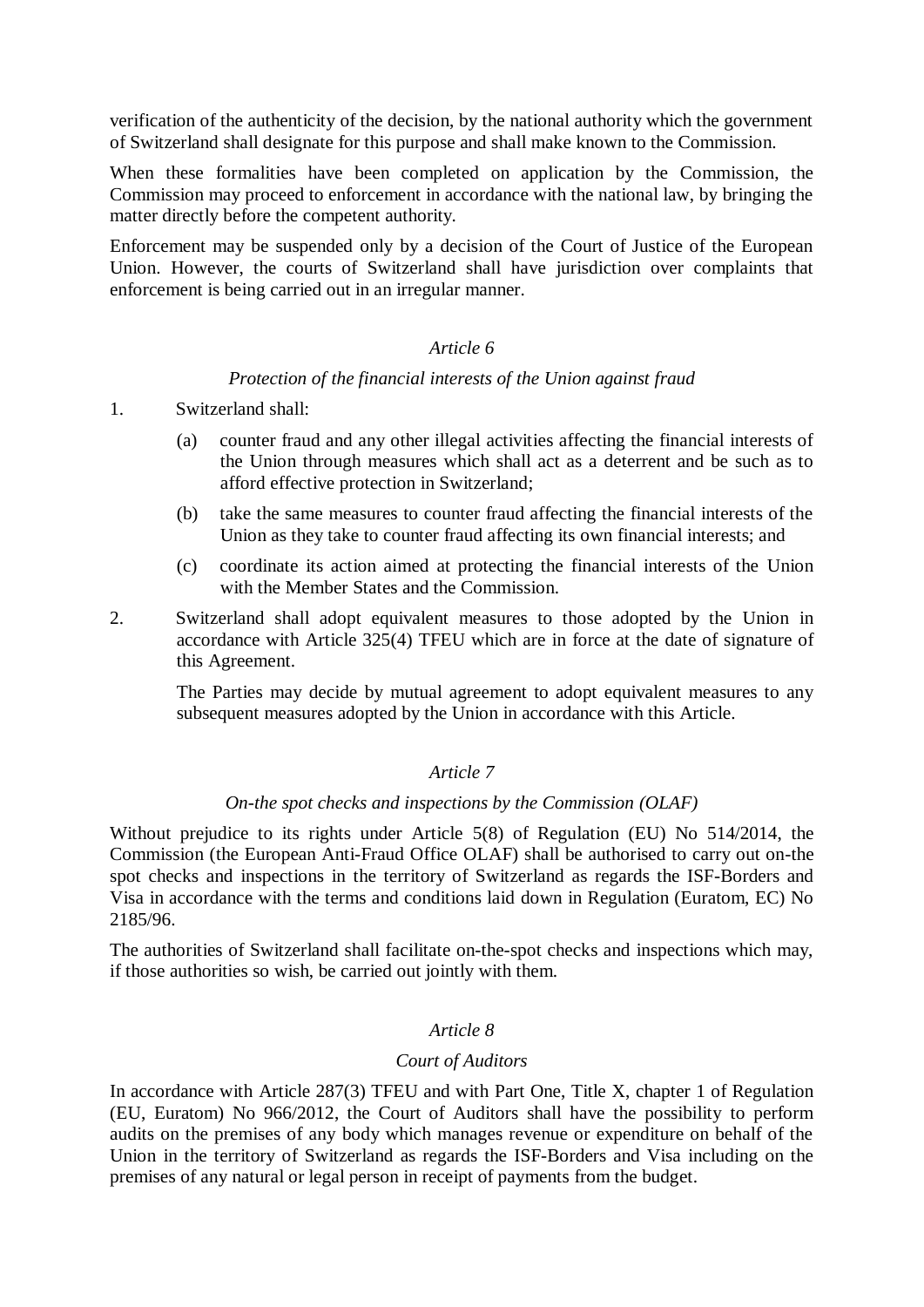In Switzerland, audits by the Court of Auditors shall be carried out in liaison with national audit bodies or, if these do not have the necessary powers, with the competent national departments. The Court of Auditors and the national audit bodies of Switzerland shall cooperate in a spirit of trust while maintaining their independence. These bodies or departments shall inform the Court of Auditors whether they intend to take part in the audit.

The Court of Auditors shall have at least the same rights as the Commission as laid down in Article 5(7) of Regulation (EU) No 514/2014 and Article 7 of this Agreement.

# *Article 9*

# *Public procurement*

Switzerland shall apply its national law on public procurement in accordance with the provisions of Annex 4 to the Agreement Establishing the World Trade Organization (Agreement on Government Procurement) 8 and the Agreement between the European Community and the Swiss Confederation on certain aspects of government procurement<sup>9</sup>.

Switzerland shall provide the Commission with a description of its public procurement procedures.

Moreover, it shall provide information on the public procurement procedures applied in each annual implementation report referred to in Article 54 of Regulation (EU) No 514/2014.

# *Article 10*

# *Financial contributions*

1. For the years 2016 to 2018, Switzerland shall make annual payments to the budget of the ISF-Borders and Visa in accordance with the following table:

*(All amounts in EUR)*

|             | 2016       | 2017       | 2018       |
|-------------|------------|------------|------------|
| Switzerland | 25 106 140 | 25 106 140 | 25 106 140 |

- 2. The contributions of Switzerland for the years 2019 and 2020 shall be calculated in accordance with its respective Gross Domestic Product (GDP) as a percentage of the GDP of all States participating in the ISF-Borders and Visa in accordance with the formula described in the Annex.
- 3. The financial contributions referred to in this Article shall be due by Switzerland irrespective of the date of adoption of its national programme referred to Article 14 of Regulation (EU) No 514/2014.

 $\,8\,$ <sup>8</sup> OJ L 336, 23.12.1994, p. 273.<br><sup>9</sup> OJ L 114, 30.4.2002, p. 430

<sup>9</sup> OJ L 114, 30.4.2002, p. 430.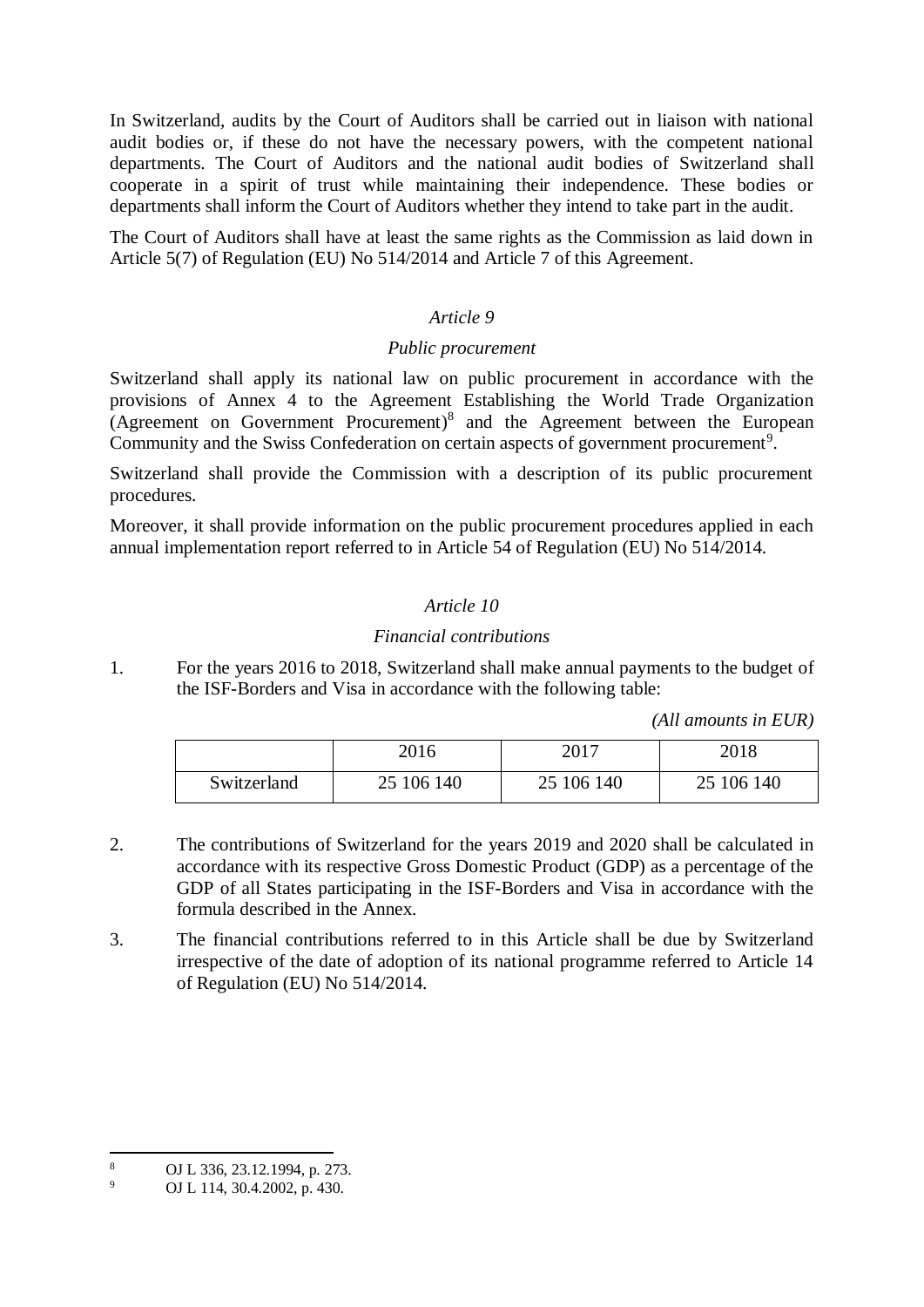#### *Article 11*

#### *Use of financial contributions*

- 1. The total of the annual payments of 2016 and 2017 shall be assigned as follows:
	- (a) 75% to the mid-term review referred to in Article 8 of Regulation (EU) No 515/2014;
	- (b) 15% to the development of IT systems referred to in Article 15 of Regulation (EU) No 515/2014, subject to the adoption of the relevant Union legislative acts by 30 June 2017;
	- (c) 10% to Union actions referred to in Article 13 of Regulation (EU) No 515/2014 and emergency assistance referred to in Article 14 of Regulation (EU) No 515/2014.

Where the amount referred to in point (b) is not allocated or spent, the Commission shall, pursuant to the procedure set in the second sub-paragraph of Article 5(5)(b) of Regulation (EU) 515/2014, re-allocate it to the specific actions referred to in Article 7 of Regulation (EU) No 515/2014.

If this Agreement does not enter in force or is not applied on a provisional basis by 1 June 2017, the full contribution of Switzerland shall be used in accordance with paragraph 2 of this Article.

- 2. The total of the annual payments of 2018, 2019 and 2020 shall be assigned as follows:
	- (a) 40% to specific actions referred to in Article 7 of Regulation (EU) No 515/2014;
	- (b) 50% to the development of IT systems referred to in Article 15 of Regulation (EU) No 515/2014, subject to the adoption of the relevant Union legislative acts by 31 December 2018;
	- (c) 10% to Union actions referred to in Article 13 of Regulation (EU) No 515/2014 and emergency assistance referred to in Article 14 of Regulation (EU) No 515/2014.

Where the amount referred to in point (b) is not allocated or spent, the Commission shall, pursuant to the procedure set in the second sub-paragraph of Article 5(5)(b) of Regulation (EU) 515/2014, re-allocate it to specific actions referred to in Article 7 of Regulation (EU) No 515/2014.

- 3. The additional amounts assigned to the mid-term review, Union actions, specific actions or the programme on the development of IT systems shall be used in accordance with the relevant procedure laid down in one of the following provisions:
	- (a) Article 6(2) of Regulation (EU) No 514/2014;
	- (b) Article 8(7) of Regulation (EU) No 515/2014;
	- (c) Article 7(3) of Regulation (EU) No 515/2014;
	- (d) the second subparagraph of Article 15 of Regulation (EU) 515/2014.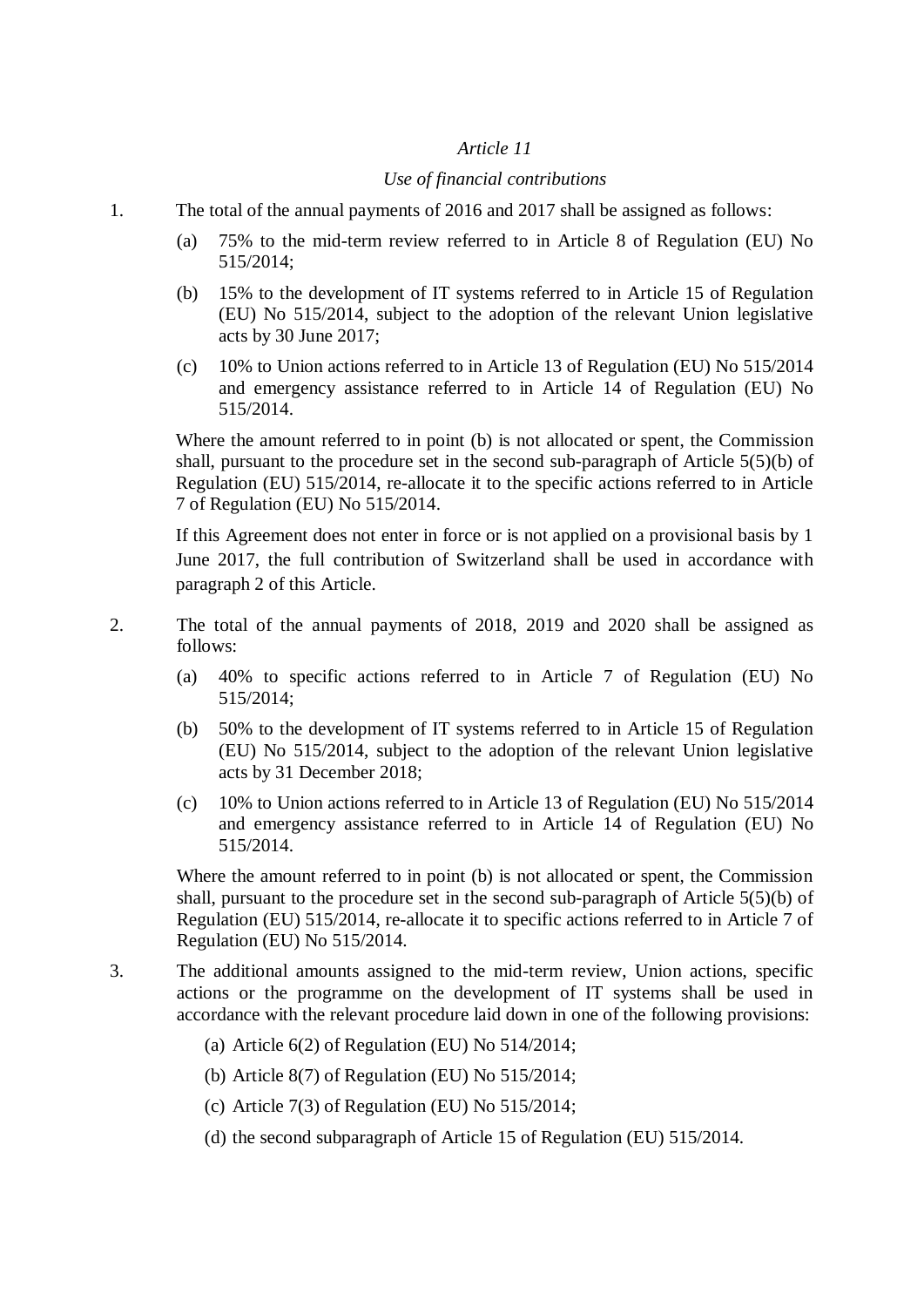4. Each year, the Commission may use up to 181 424 EUR of the payments made by Switzerland to finance the administrative expenditure related to staff or external staff necessary for supporting the implementation by Switzerland of Regulation (EU) No 515/2014 and this Agreement.

# *Article 12*

#### *Confidentiality*

Information communicated or acquired in any form whatsoever pursuant to this Agreement shall be covered by professional secrecy and protected in the same way as similar information is protected by the provisions applicable to the Union institutions and by the laws of Switzerland. Such information shall not be communicated to persons other than those within the Union institutions, in the Member States or in Switzerland whose functions require them to know it, nor may it be used for purposes other than to ensure effective protection of the financial interests of the Parties.

# *Article 13*

#### *Designation of Responsible Authority*

- 1. Switzerland shall notify the Commission of the formal designation at ministerial level of the Responsible Authority responsible for the management and control of expenditure under the ISF-Borders and Visa, as soon as possible after the approval of the national programme.
- 2. The designation referred to in paragraph 1 shall be made subject to the body complying with the designation criteria on internal environment, control activities, information and communication, and monitoring laid down in or on the basis of Regulation (EU) No 514/2014.
- 3. The designation of a Responsible Authority shall be based on an opinion of an audit body, which may be the Audit Authority, which assesses the Responsible Authority's compliance with the designation criteria. That body may be the autonomous public institution responsible for monitoring, evaluating and auditing the administration. The audit body shall function independently of the Responsible Authority and shall carry out its work in accordance with internationally accepted audit standards. Switzerland may base its decision on designation on whether the management and control systems are essentially the same as those in place for the previous period and whether they have functioned effectively. If the existing audit and control results show that the designated body no longer complies with the designation criteria, Switzerland shall take the necessary measures to ensure that deficiencies in the implementation of the tasks of that body are remedied, including by ending the designation.

# *Article 14*

# *Definition of financial year*

For the purpose of this Agreement, the financial year referred to in Article 60(5) of Regulation (EU, Euratom) No 966/2012 shall cover expenditure paid and revenue received and entered into the accounts of the Responsible Authority in the period commencing on 16 October of the year 'N-1' and ending on 15 October of year 'N'.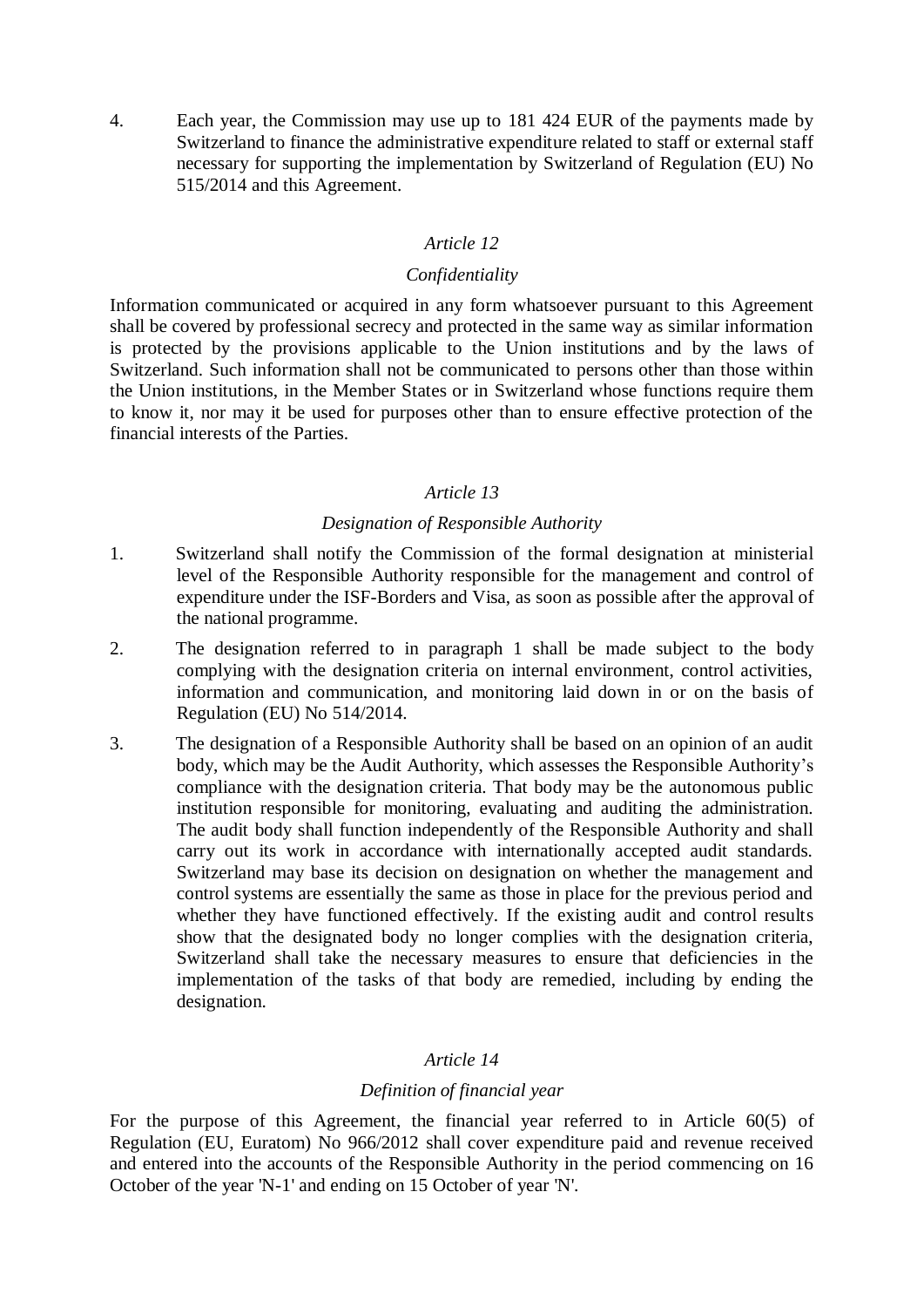# *Article 15*

# *Eligibility of expenditure*

By way of derogation from Article 17(3)(b) and (4) of Regulation (EU) No 514/2014, expenditure shall be eligible where it has been paid by the Responsible Authority before the Responsible Authority's formal designation in accordance with Article 13 of this Agreement, provided that the management and control systems applied before are essentially the same as the ones in force after the formal designation of the Responsible Authority.

# *Article 16*

# *Request for payment of the annual balance*

1. By 15 February of the year following the financial year, Switzerland shall submit to the Commission the documents and information required in points (b) and (c) of the first subparagraph of Article 60(5) of Regulation (EU, Euratom) No 966/2012.

By way of derogation from Article 44(1) of Regulation (EU) No 514/2014 and in accordance with the third subparagraph of Article 60(5) of Regulation (EU, Euroatom) No 966/2012, Switzerland shall submit to the Commission the opinion referred to in the second subparagraph of Article 60(5) of Regulation (EU, Euratom) No 966/2012 by 15 March of the year following the financial year.

The documents submitted referred to in this paragraph shall serve as the request for payment of the annual balance.

2. The documents referred to in paragraph 1 shall be drawn up according to the models adopted by the Commission on the basis of Article 44(3) of Regulation (EU) No 514/2014.

# *Article 17*

# *Implementation report*

By way of derogation from Article 54(1) of Regulation (EU) No 514/2014 and in accordance with the third subparagraph of Article 60(5) of Regulation (EU, Euratom) No 966/2012, Switzerland shall submit to the Commission an annual report on the implementation of the national programme in the previous financial year by 15 February each year until and including 2022 and may, at the appropriate level, publish this information.

The first annual report on the implementation of the national programme shall be submitted on 15 February following the entry into force of this Agreement or the start of its provisional application.

The first report shall cover the financial years from 2014 onwards until the financial year before the first annual report was due in accordance with the second subparagraph.

Switzerland shall submit a final report on the implementation of the national programme by 31 December 2023.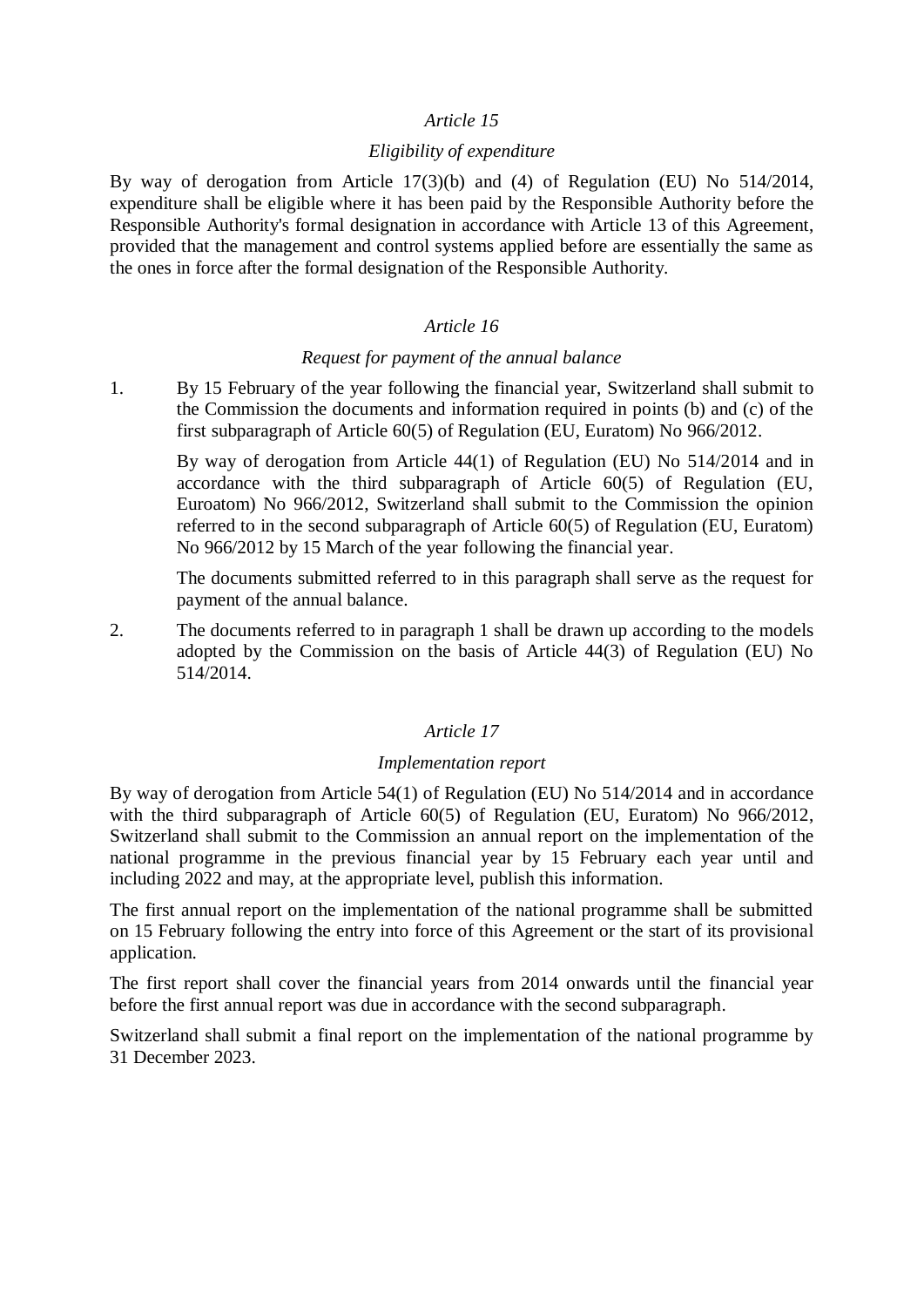## *Article 18*

#### *Electronic data exchange system*

In accordance with Article 24(5) of Regulation (EU) No 514/2014, all official exchanges of information between Switzerland and the Commission shall be carried out using an electronic data exchange system provided for by the Commission for that purpose.

# *Article 19*

#### *Entry into force*

- 1. The Secretary General of the Council of the Union shall act as depositary of this Agreement.
- 2. The Parties shall approve this Agreement in accordance with their own procedures. They shall notify each other of the completion of those procedures.
- 3. This Arrangement shall enter into force on the first day of the first month following the day of the last notification referred to in paragraph 2.
- 4. Except for Article 5, the Parties shall apply this Agreement provisionally as from the day following that of its signature, without prejudice to constitutional requirements.

# *Article 20*

# *Validity and termination*

- 1. Either the Union or Switzerland may terminate this Agreement by notifying the other Party of its decision. The Agreement shall cease to apply three months after the date of such notification. Projects and activities in progress at the time of termination shall continue according to the conditions laid down in this Agreement. The Parties shall settle by mutual agreement any other consequences of termination.
- 2. This Agreement shall be terminated when the Association Agreement with Switzerland is terminated in accordance with Article 7(4), Article 10(3) or Article 17 of the Association Agreement with Switzerland.

# *Article 21*

# *Languages*

This Agreement shall be drawn up in a single original in the Bulgarian, Croatian, Czech, Danish, Dutch, English, Estonian, Finnish, French, German, Greek, Hungarian, Italian, Latvian, Lithuanian, Maltese, Polish, Portuguese, Romanian, Slovak, Slovenian, Spanish, and Swedish languages, each of those texts being equally authentic.